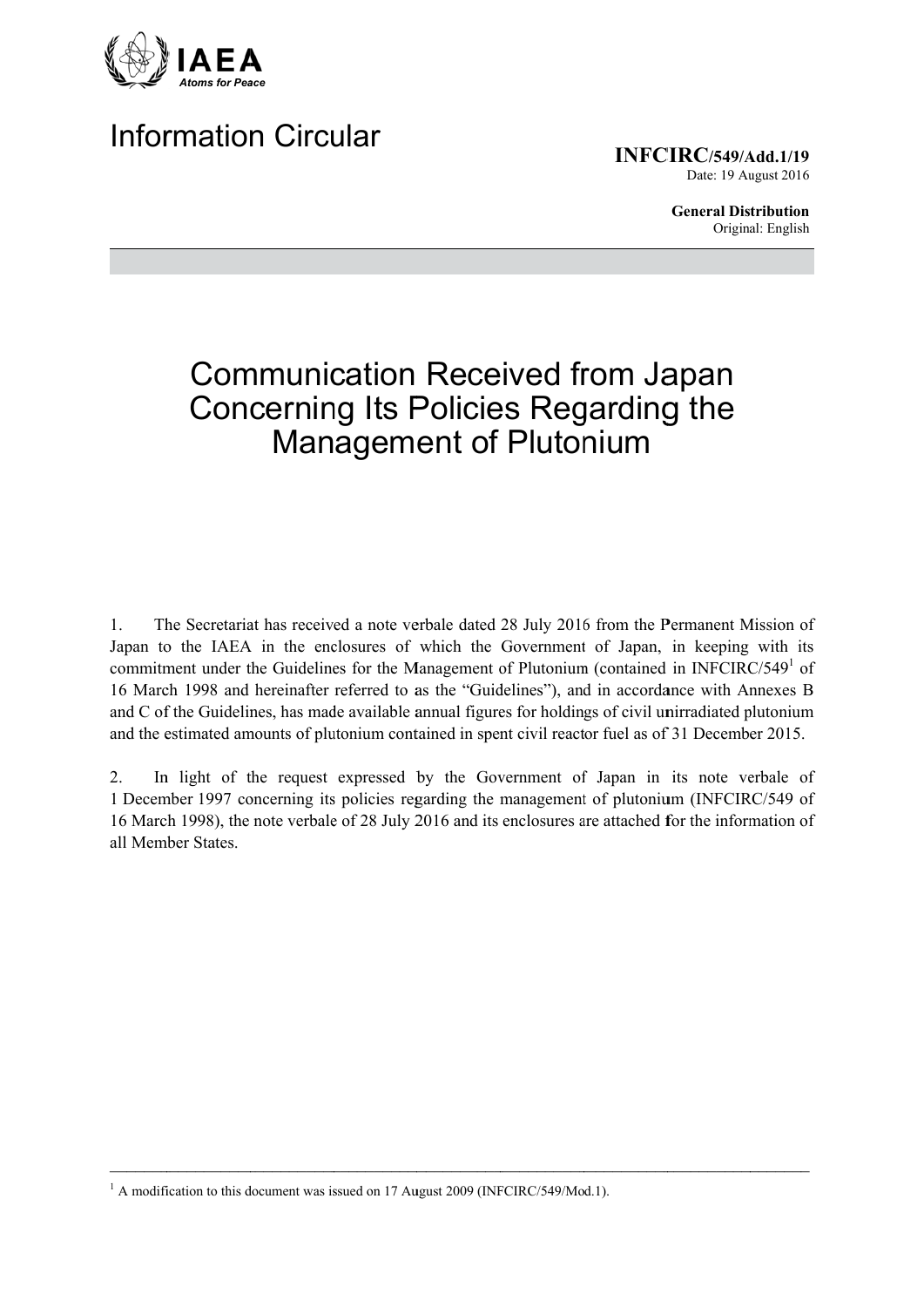## INFCIRC/549/Add.1/19 **Attachment**

Ref. No.: JPM/NV- (46 - 2016

2016-08-01 15:12 0042 ARMS

PERMANENT MISSION OF JAPAN

VIENNA

Andromeda Tower Donau-City-Strasse 6 A-1220 Vienna Austria

Telephone: (+43) (1) 260 63-0 Facsimile: (+43) (1) 263 6750

### NOTE VERBALE

The Permanent Mission of Japan to the International Organizations in Vienna presents its compliments to the Director General of the International Atomic Energy Agency and has the honour, on behalf of the Government of Japan, to refer to its Note Verbale of 1 December 1997 (Ref. No.: JPM/NV-185-97), enclosing Guidelines specifying the policies that the Government of Japan has decided to apply to the management of plutonium.

In keeping with Japan's commitment under these Guidelines, the Government of Japan encloses with this Note an annual statement of its national holdings of civil unirradiated plutonium and of plutonium contained in spent civil reactor fuel. The figures in this statement show Japan's holdings as of 31 December 2015 and are set out in accordance with Annexes B and C of the Guidelines.

The Permanent Mission of Japan to the International Organizations in Vienna avails itself of this opportunity to renew to the Director General of the International Atomic Energy Agency the assurances of its highest consideration.

The Government of Japan requests the Director General of the International Atomic Energy Agency to circulate this note and its attachments, to all Member States for their information.

28 July 2016 Vienna To the Director General of the International Atomic Energy Agency

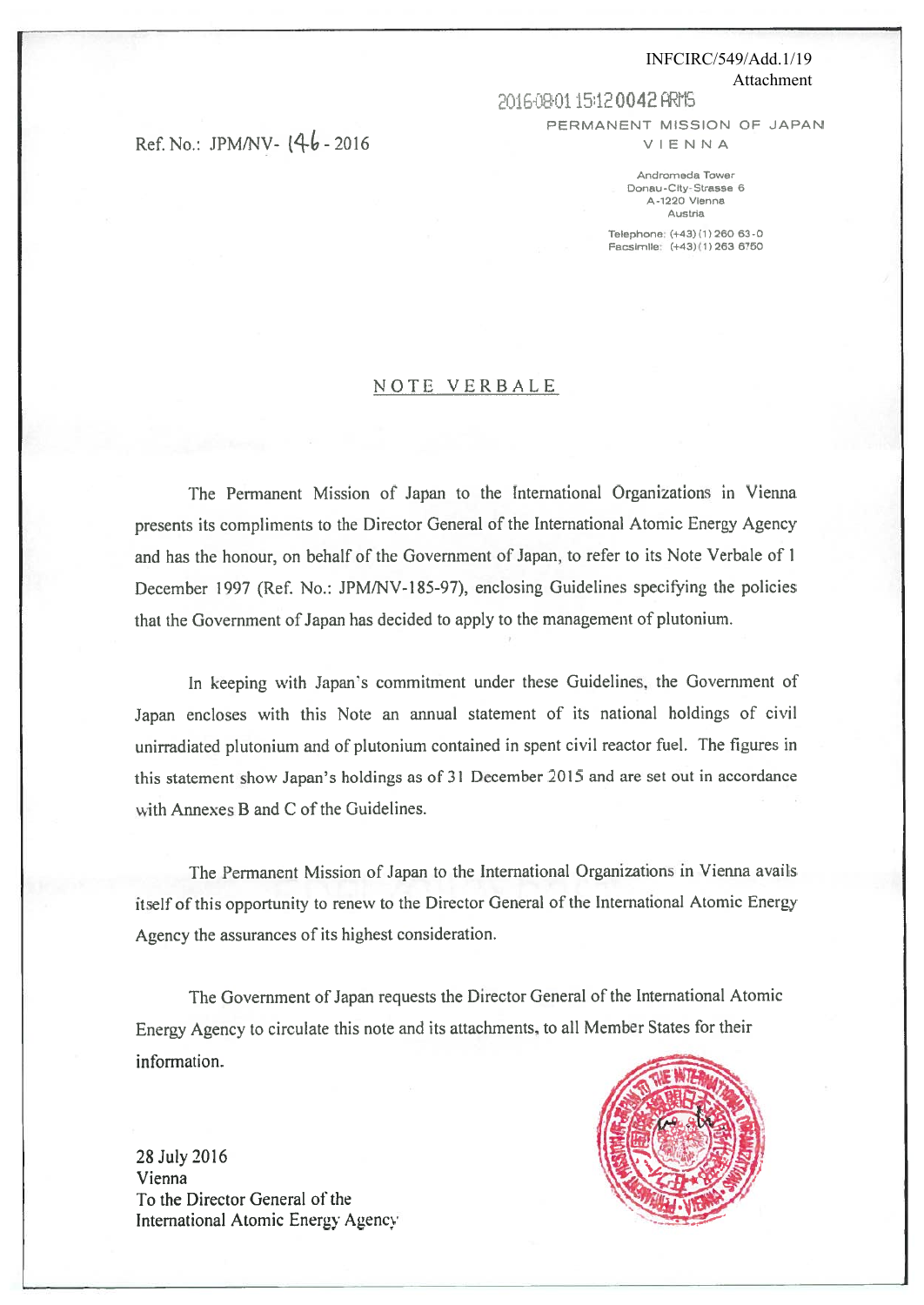### **ANNEX B**

|       | ANNUAL FIGURES FOR HOLDINGS OF CIVIL UNIRRADIATED PLUTONIUM                                                                                                                                                                  |                                                                                                                                                        |
|-------|------------------------------------------------------------------------------------------------------------------------------------------------------------------------------------------------------------------------------|--------------------------------------------------------------------------------------------------------------------------------------------------------|
|       | National Totals                                                                                                                                                                                                              | as of 31 Dec. 2015.<br>(Previous year's<br>figures in brackets)<br>Rounded to 100kg<br>plutonium with<br>quantities less than<br>50kg reported as such |
|       |                                                                                                                                                                                                                              | [ tonnes Pu ]                                                                                                                                          |
| 1.    | Unirradiated separated plutonium in<br>product stores at reprocessing plants.                                                                                                                                                | $4.1$ ( $4.3$ )                                                                                                                                        |
| 2.    | Unirradiated separated plutonium in<br>the course of manufacture or<br>fabrication and plutonium contained in<br>unirradiated semi-fabricated or<br>unfinished products at fuel or other<br>fabricating plants or elsewhere. | $3.1$ ( $3.0$                                                                                                                                          |
| 3.    | Plutonium contained in unirradiated<br>MOX fuel or other fabricated<br>products at reactor sites or elsewhere.                                                                                                               | (3.1)<br>3.1                                                                                                                                           |
| 4.    | Unirradiated separated plutonium<br>held elsewhere                                                                                                                                                                           | 0.4<br>0.4                                                                                                                                             |
| Note: | (i) Plutonium included in<br>lines 1-4 above belonging to<br>foreign bodies.                                                                                                                                                 | $0$ )<br>$0 \sqrt{2}$                                                                                                                                  |
|       | (ii) Plutonium in any of the<br>forms in lines 1-4 above held<br>in locations in other countries<br>and therefore not included above.                                                                                        | 37.1<br>(37.0)                                                                                                                                         |
|       | (iii) Plutonium not included in lines<br>1-4 above which is in international<br>shipment prior to its arrival in the<br>recipient State.                                                                                     | $0$ )<br>$0 \sqrt{2}$                                                                                                                                  |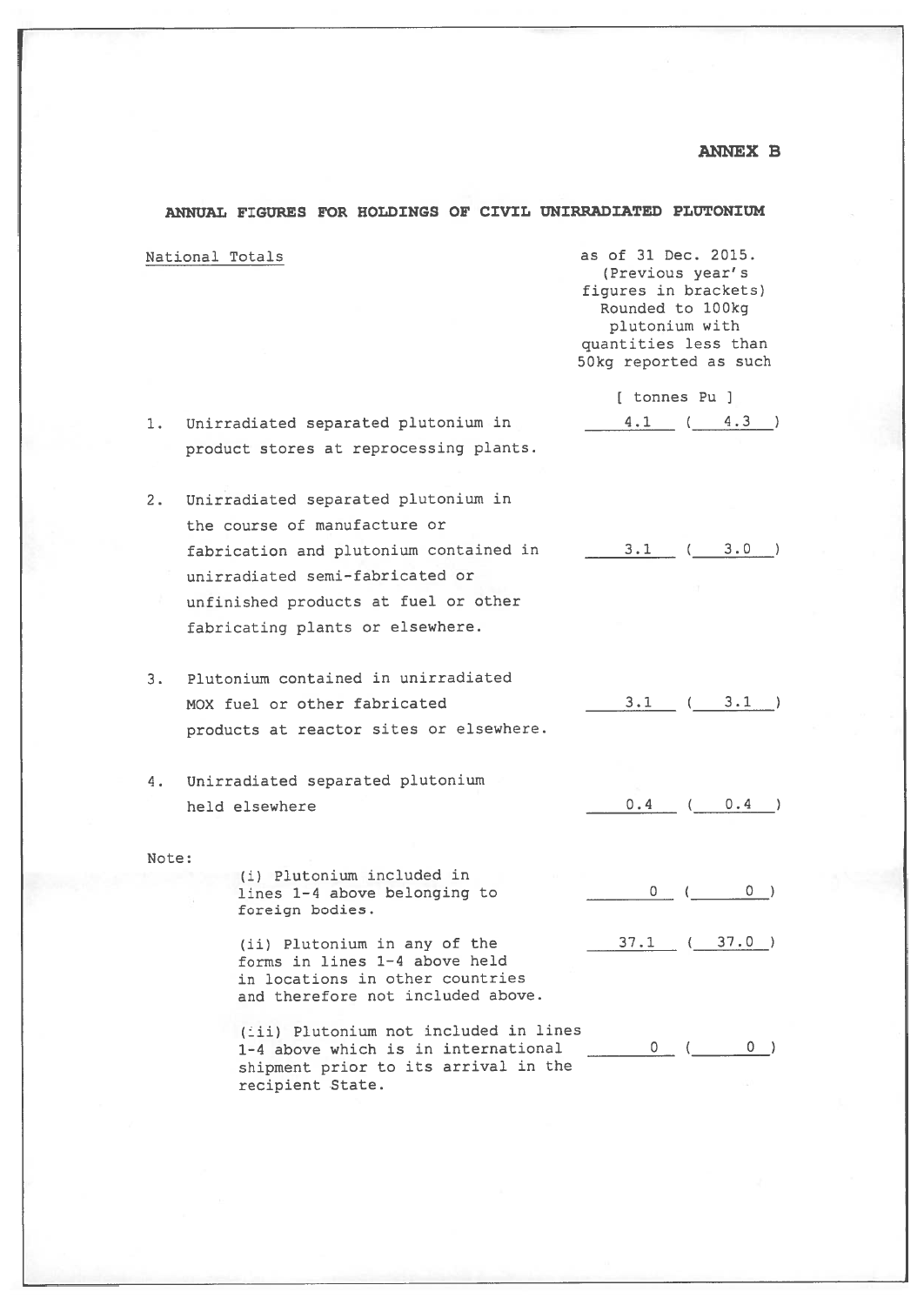#### Additional reference information

Here are some developments related to the status of separated plutonium for civil use in Japan after the end of 2015. (1) At Takahama Unit 3 reactor of the KEPCO, unirradiated MOX fuel with 720kg of separated plutonium, was loaded in December 2015. The reactor went online in January 2016 and the MOX fuel was irradiated. (2) At Takahama Unit 4 reactor, unirradaited MOX fuel with 184kg plutonium, was loaded and irradiated in February 2016. (3) The 331kg separated plutonium fuel, was completely removed from the Japan Atomic Energy Agency (JAEA)'s Fast Critical Assembly (FCA) in its Tokai Research and Development Center and shipped to the United States. The action followed the Japan-US joint pledge announced at the time of the 2014 Hague Nuclear Security Summit. The three events that took place in or after January 2016 will be reflected in the publication for 2016.